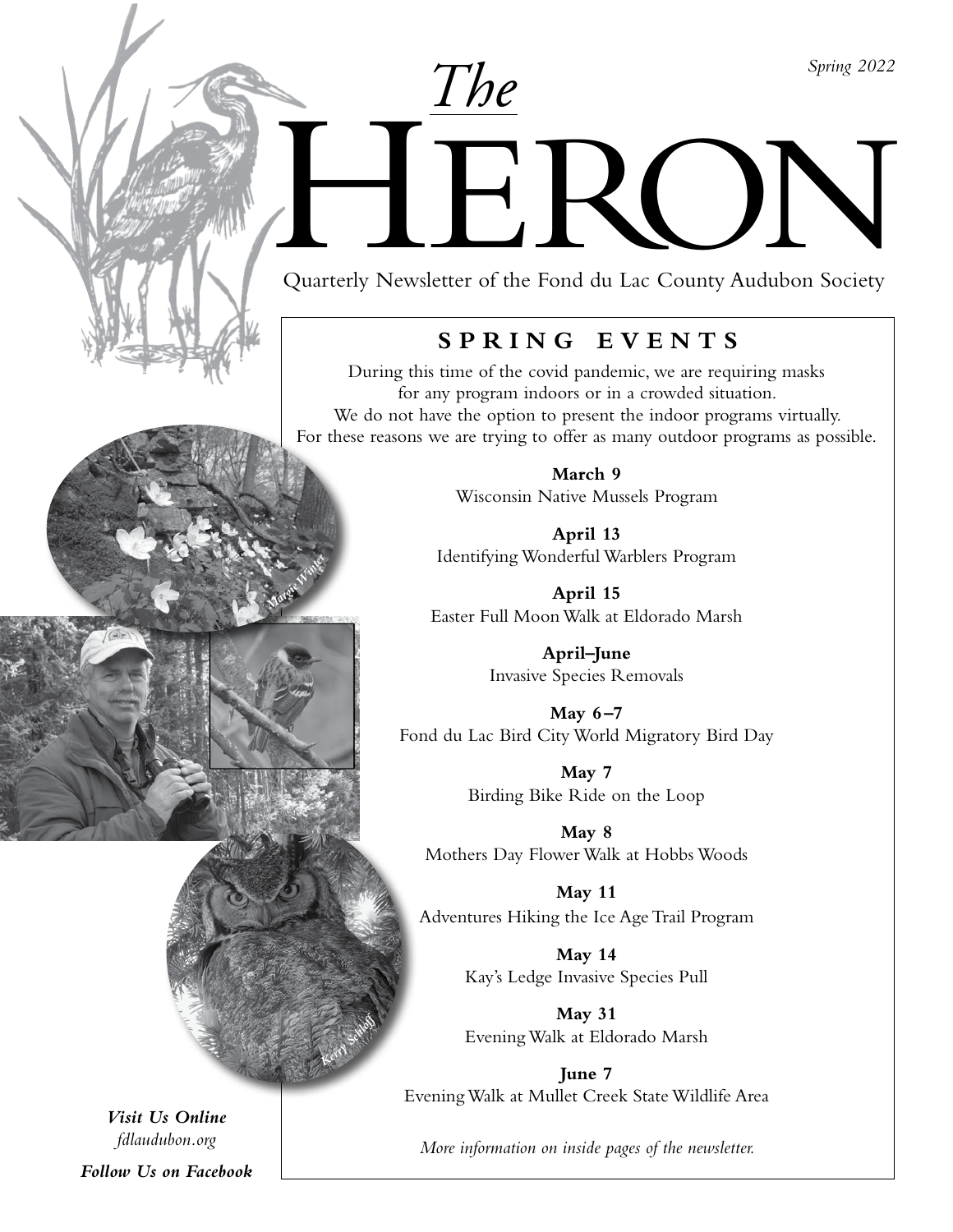# **AUDUBON SPRING EVENTS**

#### *Wisconsin Native Mussels* **Wednesday, March 9, 7 pm MPTC, Room A-112**

Our state has 50 species of native mussels, found throughout lakes, rivers, and streams. Their ecology, contribution to the health of our waterbodies, and amazing life history with unique adaptations will be presented by Lisie Kitchel, a conservation biologist with the Wisconsin Department of Natural Resources. Mussels' historic to present day uses from tools to buttons to pearls will be explored.

### *Identifying Wonderful Warblers* **Wednesday, April 13, 7 pm, MPTC, Room A-112**

Tom Schultz is a wildlife artist, specializing in field guide illustrations and is featured in all seven editions of National Geographic field guide and also illustrated the warbler section of Peterson field guide. He will share information on identifying the types of warblers, over 30 species of which nest in Wisconsin during the summer and migrate to Central and South America for the winter.

### *Easter Full Moon Walk*  **Friday, April 15, 6:45 pm, Eldorado Marsh**

At twilight, there should be an opportunity to see and hear the birds in the marsh. The moon will rise at 6:31 pm and the sun will set at 7:37 pm. Meet in the parking lot at the end of Dike Road on the east side of Eldorado Marsh at 6:45 pm. Bring binoculars and wear good hiking shoes. The event will be canceled if heavy cloud cover or bad weather.

## *Bird City World Migratory Bird Day Walks/Hikes*

Look for the Bird City banner at the locations below. **Friday, May 6**

6 pm Camelot Business Park, 28 Camelot Drive **Saturday, May 7**

7 am Greenway Arboretum, 55 W. Pioneer Road 10 am Supple's Marsh (on the new one-mile trail). Meet by the dog park.

1 pm Lakeside Park, Kiwanis Shelter *Walk leaders –Adam Kneuppel, Dave and Kerry Sehloff* Bring binoculars and wear good hiking shoes. Audubon will make a limited number of binoculars available for use during the hike.

# *Birding Bike Ride*

**Saturday, May 7, 10 am, Fond du Lac Loop**

Meet at the shelter by UWO-Fond du Lac's east parking lot on the Gottfried Arboretum. Riders will explore and bird watch along the Prairie Trail, Peebles Trail, and Lakeside Park Fond du Lac Loop trails. Distance: 8–12 miles, adjusted according to the participants' fitness levels. *Leader –John McDowell*

#### *Mothers Day Flower Walk* **Sunday, May 8, 1 pm, Hobbs Woods**

Margie Winter will lead this walk and help in identifying the many plants, flowers, and spring ephemerals on display.

We will meet in the parking lot at Hobbs Woods at N4197 South Hickory Road, about five miles south of Fond du Lac. Wear good hiking shoes and bring insect repellent if needed.

*Adventures Hiking the Ice Age Trail* **Wednesday, May 11, 7 pm, MPTC, Room A-112** Hear tales from the trail, courtesy of the Ice Age Trail Alliance. One of only 11 National Scenic Trails in the country, the Ice Age Trail is a 1,000-mile footpath contained entirely within the state of Wisconsin. Ancient glaciers carved the path through rocky terrain, open prairies, and peaceful forests. Now, day hikers, backpackers, and outdoor lovers of all ages rely on the Ice Age Trail for a place to unplug, relax, and enjoy nature.

### *Summer Evening Walks*

Join us for Audubon's Tuesday evening summer walks at 6:30 pm. See the full schedule in the upcoming summer newsletter or on our website.

#### **Eldorado Marsh, Tuesday, May 31**

The .75 mile-long dike provides excellent wildlife viewing opportunities. (West on 23, east on Heinrich, north on Dike Road.) *Leader –Adam Knueppel* 

**Mullet Creek State Wildlife Area, Tuesday, June 7** Explore wetland, forest, grassland, and farmland with Mullet Creek flowing through the property. (East on Hwy 23 for about 15 miles, right on Hillview Road. Go down the hill and to the second gravel parking area to meet for the walk.) *Leader –Margie Winter*

For more information on these events, call 920-922-7931 or email dianahbeck@gmail.com.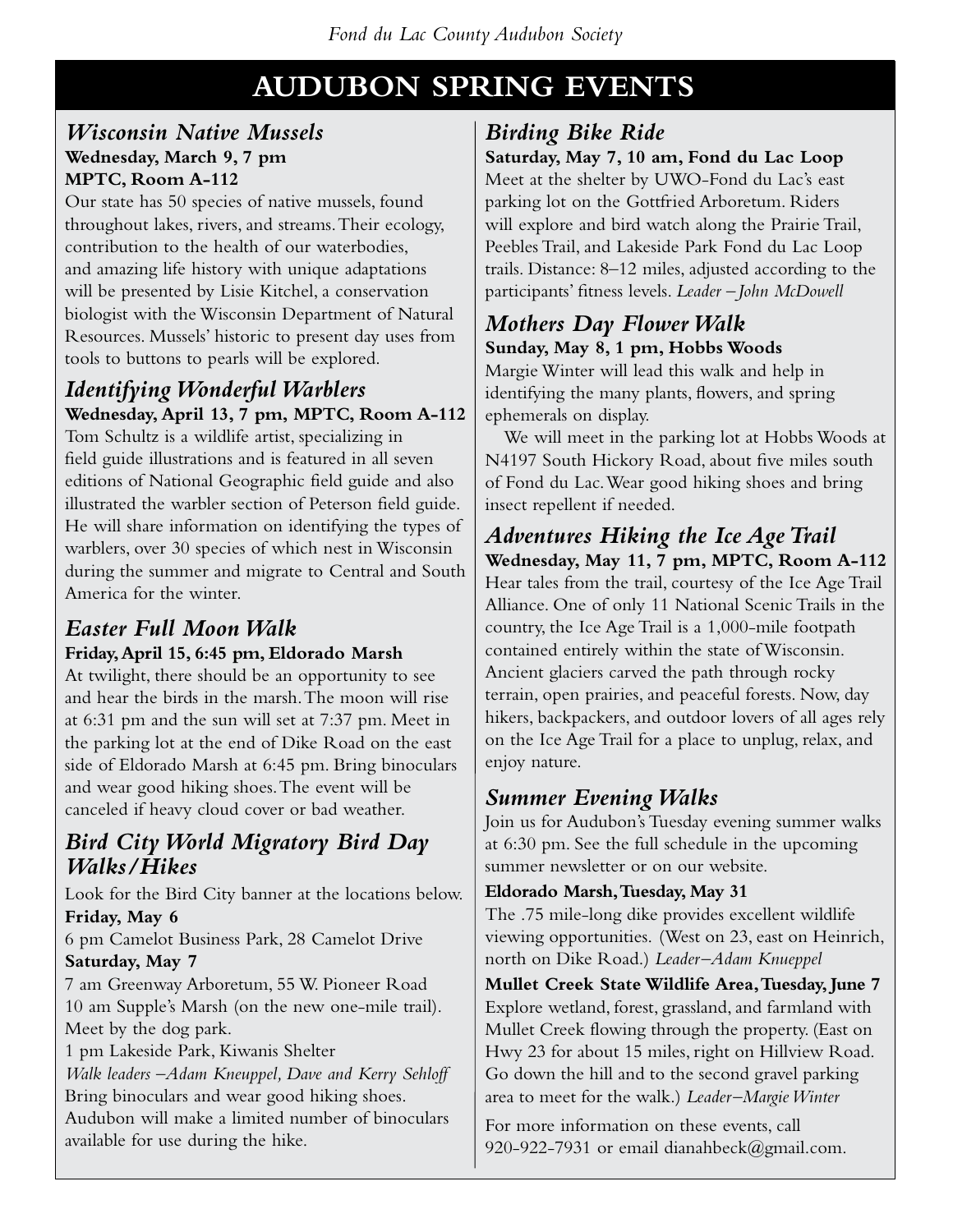### *Spring Invasive Species Removals*

Volunteers are needed to help remove garlic mustard, dames rocket and celandine. These plants are taking over our wild areas. This activity can be done safely in this time of the Covid 19 Virus. It is easy to social distance from other volunteers. Also it is a wonderful way to be outdoors and help the local eco-system. The Fond du Lac County Audubon Society is sponsoring these sessions:

#### **HOBBS WOODS**

*April 11 (Monday), April 13 (Wednesday), April 16 (Saturday), April 18 (Monday), April 20 (Wednesday), April 23 (Saturday), April 25 (Monday), April 27 (Wednesday), April 30 (Saturday), then June 11 (Saturday), June 13 (Monday), June 15 (Wednesday) June 18 (Saturday)*

Meet at Hobbs Woods County Park (five miles south of Fond du Lac on Hickory Street).

#### **LALLIER PARK**

*May 4 (Wednesday), May 7 (Saturday), May 11 (Wednesday), May 18 (Wednesday)* Meet at the south end of the park on National Ave.

#### **PEEBLES TRAIL**

*Session 1: May 21 (Saturday), May 25 (Wednesday), May 28 (Saturday), May 31 (Tuesday)* Meet at the intersection with Prairie Road (¼ mile south of Winnebago Drive).

*Session 2: June 2 (Thursday), June 4 (Saturday), June 6 (Monday), June 8 (Wednesday)* Meet at the intersection with County Highway K

(⅓ mile south of Winnebago Drive).

#### **KETTLE MORAINE ADOPTED AREA** *Mondays: May 2, May 9, May 16, May 23 and a final gleaning session on June 20 (Monday) at 9:00 am.*  Check with Diana Beck for directions to our meeting site in the Kettle Moraine.

All sessions will run from 9 to 11 am in April and May. June sessions will run from 8 to 10 am. Canceled in the event of steady rain. Please bring work gloves. Long pants and a long-sleeved shirt are recommended. Sometimes we are pulling in areas with stinging nettle plants. Garden boots are also helpful. Bring a dandelion fork if you own one. No experience is necessary.

*For more information call 920-922-7931 or email dianahbeck@gmail.com.*

*Wildlife Rescue by LouRea Kenyon* Wildlife rescue and rehabilitation of orphaned, injured, and ill wild birds and mammals is being facilitated by LouRea Kenyon. She is our wildlife rehab expert and consultant, and one of our Audubon Board members. She has over 28 years of experience being permitted, certified, and owning her own rehab center in Gainesville, Florida. She is a past lecturer, trainer, and publisher in the field.

Here are some samples of recent calls for help from people in our area: a deer lying in a field unable to get up; a deer in a yard unable to use front leg; an osprey on the side of the road with a fractured wing; a turtle hit by a car and had a fractured shell and one eye out of the socket; a baby killdeer that fell through a grate; an injured bird in the middle of the road; a mallard duck with a fractured wing and leg; a goose with a fractured wing; a hawk on the ground with a rabbit and had drooping wings (this is what raptors do on a kill and so not injured); and a baby swallow with mostly fuzz.

For the year of 2021, there was a total of 62 calls and 14 calls for healthy normal fledgling baby birds.

Here is an important message about fledgling birds. This is a normal developmental phase for a fledgling: They need to be on the ground for several days before they are able to fly, so the parents can teach them where and what food to eat on the ground. If they could fly, they would never go to the ground. They climb into bushes or tall grasses for safety overnight.

Please call LouRea Kenyon at 920-872-2266 with any questions or concerns about injured wildlife.

#### *Kay's Ledge Invasive Species Pull* **Saturday, May 14, N7836 WH**

• Work session 9:00 to 11:00 am.

• Picnic lunch (provided) and a fire 11:00 to noon,

and second work session at noon to 2:00 pm. No dogs allowed.

• Come for the whole event or at least one work session. Rain date on May 15 (Sunday).